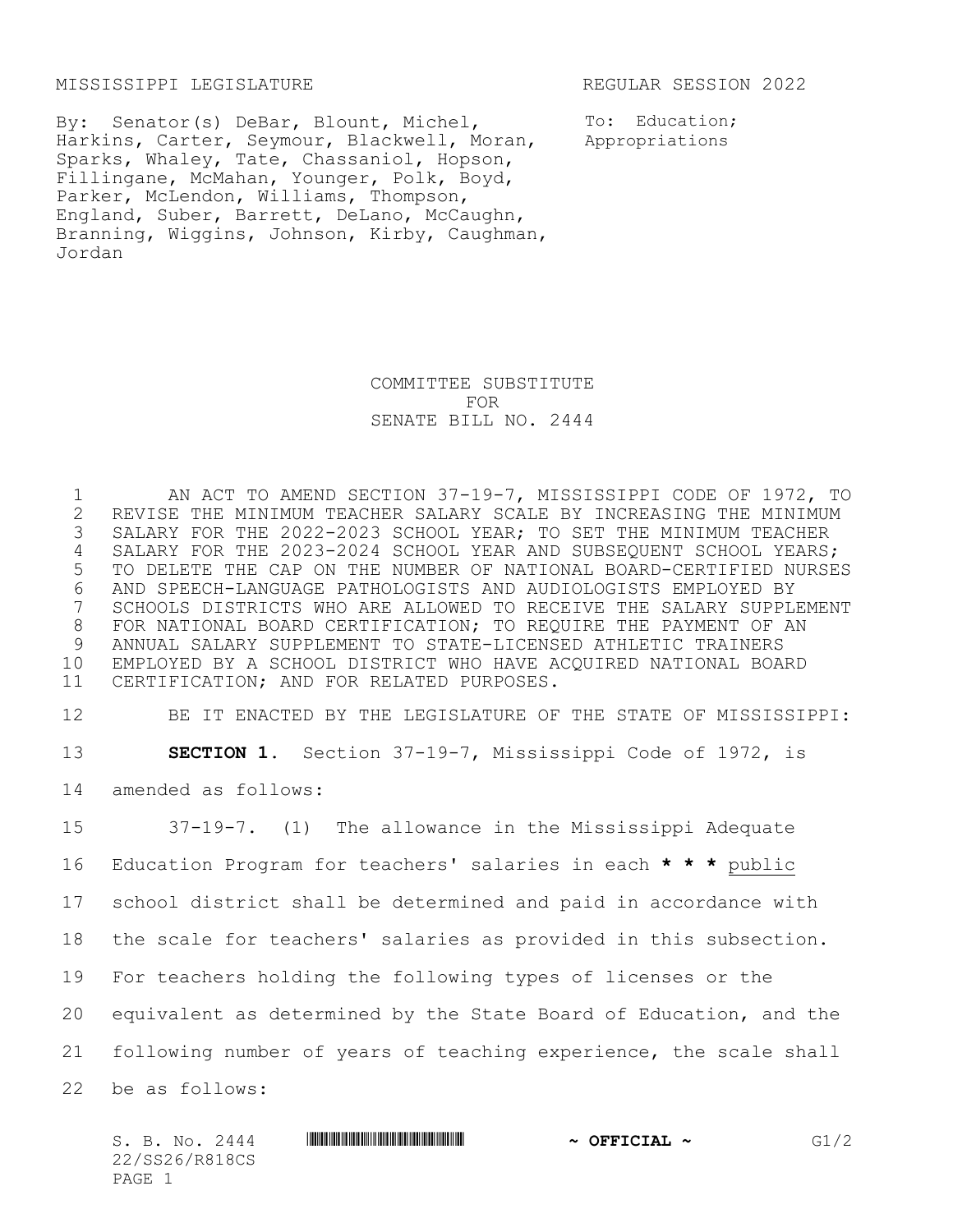**\* \* \*2022-2023 MINIMUM SALARY SCHEDULE**

24 Years

**\* \* \***

| 26 | Exp.                 | AAAA      | AAA        | $\underline{AA}$ | $\underline{\mathsf{A}}$ |
|----|----------------------|-----------|------------|------------------|--------------------------|
| 27 | $\frac{0}{\sqrt{2}}$ | 46,750.00 | 44,250.00  | 41,500.00        | 39,000.00                |
| 28 | $\overline{\perp}$   | 47,250.00 | 44,750.00  | 42,000.00        | 39,500.00                |
| 29 | $\overline{2}$       | 47,750.00 | 45,250.00  | 42,500.00        | 40,000.00                |
| 30 | $\overline{3}$       | 48,250.00 | 45,750.00  | 43,000.00        | 40,500.00                |
| 31 | $\overline{4}$       | 48,750.00 | 46,250.00  | 43,500.00        | 41,000.00                |
| 32 | $\overline{5}$       | 50,375.00 | 47,775.00  | 44,925.00        | 42,325.00                |
| 33 | $\underline{6}$      | 50,875.00 | 48,275.00  | 45, 425.00       | 42,825.00                |
| 34 | $\overline{1}$       | 51,375.00 | 48,775.00  | 45,925.00        | 43, 325.00               |
| 35 | $\frac{8}{1}$        | 51,875.00 | 49,275.00  | 46, 425.00       | 43,825.00                |
| 36 | $\frac{9}{1}$        | 52,375.00 | 49,775.00  | 46,925.00        | 44,325.00                |
| 37 | 10                   | 54,000.00 | 51,300.00  | 48,350.00        | 45,650.00                |
| 38 | 11                   | 54,500.00 | 51,800.00  | 48,850.00        | 46,150.00                |
| 39 | 12                   | 55,000.00 | 52,300.00  | 49,350.00        | 46,650.00                |
| 40 | 13                   | 55,500.00 | 52,800.00  | 49,850.00        | 47,150.00                |
| 41 | 14                   | 56,000.00 | 53,300.00  | 50,350.00        | 47,650.00                |
| 42 | 15                   | 57,625.00 | 54,825.00  | 51,775.00        | 48,975.00                |
| 43 | 16                   | 58,125.00 | 55, 325.00 | 52,275.00        | 49, 475.00               |
| 44 | 17                   | 58,625.00 | 55,825.00  | 52,775.00        | 49,975.00                |
| 45 | 18                   | 59,125.00 | 56,325.00  | 53, 275.00       | 50,475.00                |
| 46 | 19                   | 59,625.00 | 56,825.00  | 53,775.00        | 50,975.00                |
| 47 | 20                   | 61,250.00 | 58,350.00  | 55,200.00        | 52,300.00                |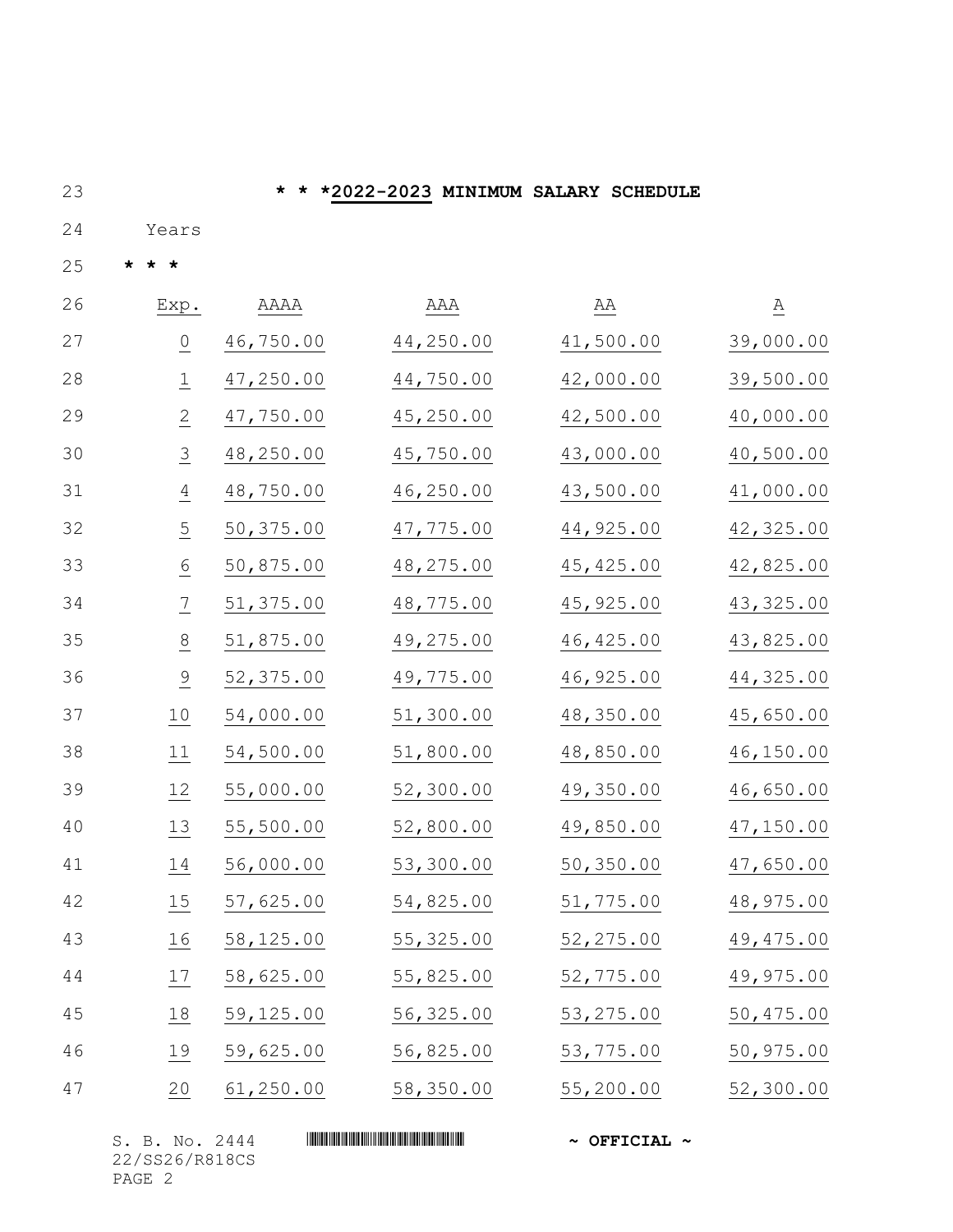| 48 | 21                 | 61,750.00         | 58,850.00                                                     | 55,700.00  | 52,800.00                |
|----|--------------------|-------------------|---------------------------------------------------------------|------------|--------------------------|
| 49 | 22                 | 62,250.00         | 59,350.00                                                     | 56,200.00  | 53,300.00                |
| 50 | 23                 | 62,750.00         | 59,850.00                                                     | 56,700.00  | 53,800.00                |
| 51 | 24                 | 63,250.00         | 60,350.00                                                     | 57,200.00  | 54,300.00                |
| 52 | 25                 | 65,750.00         | 62,850.00                                                     | 59,700.00  | 56,800.00                |
| 53 | $\frac{26}{1}$     | 66,250.00         | 63,350.00                                                     | 60,200.00  | 57,300.00                |
| 54 | 27                 | 66,750.00         | 63,850.00                                                     | 60,700.00  | 57,800.00                |
| 55 | 28                 | 67, 250.00        | 64,350.00                                                     | 61,200.00  | 58,300.00                |
| 56 | 29                 | 67,750.00         | 64,850.00                                                     | 61,700.00  | 58,800.00                |
| 57 | 30                 | 68,250.00         | 65,350.00                                                     | 62,200.00  | 59,300.00                |
| 58 | $\underline{31}$   | 68,750.00         | 65,850.00                                                     | 62,700.00  | 59,800.00                |
| 59 | $\frac{32}{1}$     | 69,250.00         | 66,350.00                                                     | 63,200.00  | 60,300.00                |
| 60 | 33                 | 69,750.00         | 66,850.00                                                     | 63,700.00  | 60,800.00                |
| 61 | 34                 | 70,250.00         | 67,350.00                                                     | 64,200.00  | 61,300.00                |
| 62 | 35                 |                   |                                                               |            |                          |
| 63 |                    | & above 70,750.00 | 67,850.00                                                     | 64,700.00  | 61,800.00                |
| 64 |                    |                   | 2023-2024 AND SUBSEQUENT SCHOOL YEARS MINIMUM SALARY SCHEDULE |            |                          |
| 65 | Exp.               | AAAA              | AAA                                                           | ΆA         | $\underline{\mathbf{A}}$ |
| 66 | $\mathsf{O}$       | 47,750.00         | 45,250.00                                                     | 42,500.00  | 40,000.00                |
| 67 | $\overline{\perp}$ | 48,250.00         | 45,750.00                                                     | 43,000.00  | 40,500.00                |
| 68 | $\overline{2}$     | 48,750.00         | 46,250.00                                                     | 43,500.00  | 41,000.00                |
| 69 | $\overline{3}$     | 49,250.00         | 46,750.00                                                     | 44,000.00  | 41,500.00                |
| 70 | $\frac{4}{1}$      | 49,750.00         | 47,250.00                                                     | 44,500.00  | 42,000.00                |
| 71 | $\overline{5}$     | 51,375.00         | 48,775.00                                                     | 45,925.00  | 43,325.00                |
| 72 | $6 \overline{6}$   | 51,875.00         | 49,275.00                                                     | 46, 425.00 | 43,825.00                |
|    |                    |                   |                                                               |            |                          |

| S. B. No. 2444 | $\sim$ OFFICIAL $\sim$ |
|----------------|------------------------|
| 22/SS26/R818CS |                        |
| PAGE 3         |                        |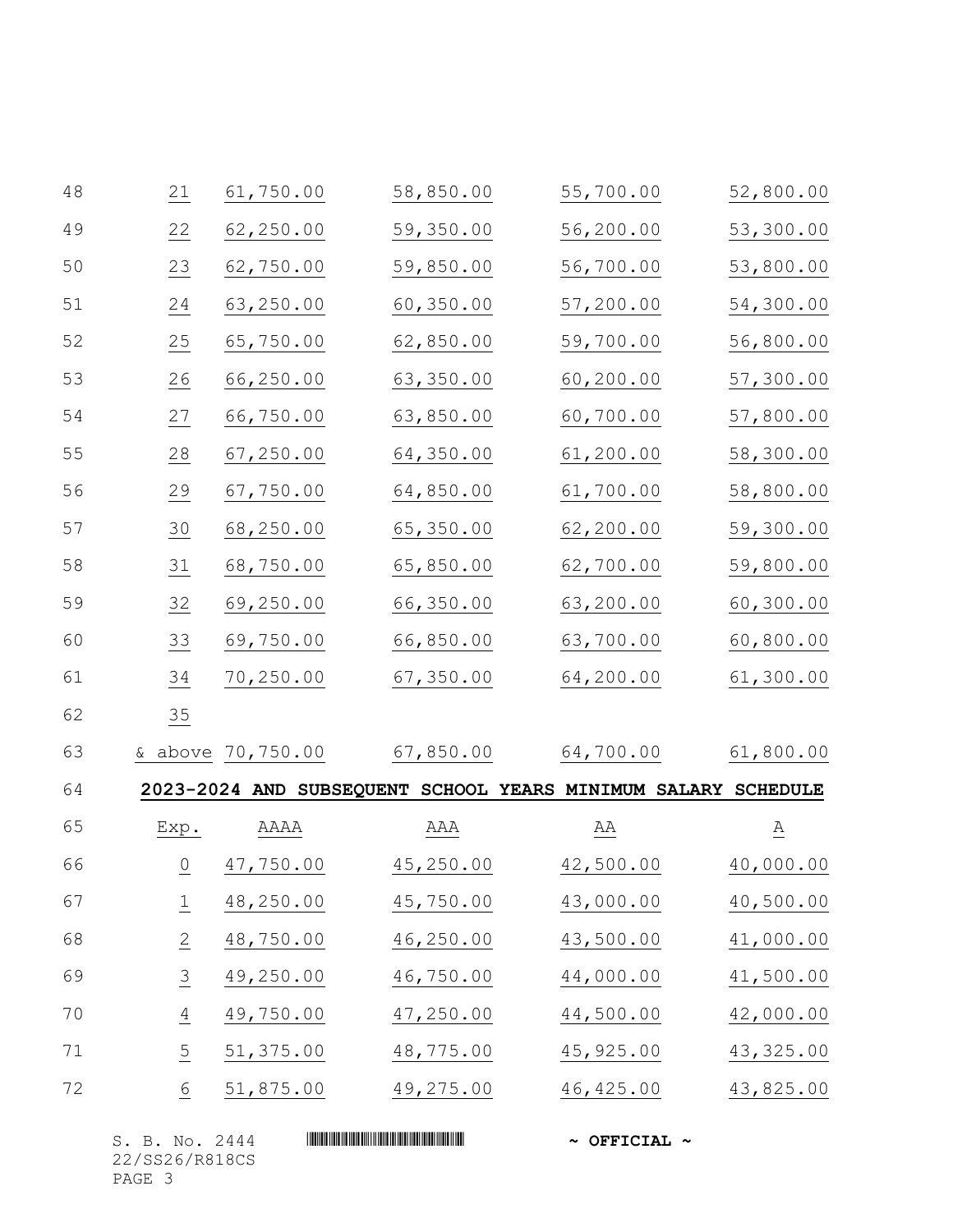| 73 | $\overline{1}$ | 52,375.00  | 49,775.00 | 46,925.00  | 44,325.00  |
|----|----------------|------------|-----------|------------|------------|
| 74 | 8              | 52,875.00  | 50,275.00 | 47, 425.00 | 44,825.00  |
| 75 | $\frac{9}{1}$  | 53, 375.00 | 50,775.00 | 47,925.00  | 45, 325.00 |
| 76 | 10             | 55,000.00  | 52,300.00 | 49,350.00  | 46,650.00  |
| 77 | 11             | 55,500.00  | 52,800.00 | 49,850.00  | 47,150.00  |
| 78 | 12             | 56,000.00  | 53,300.00 | 50,350.00  | 47,650.00  |
| 79 | 13             | 56,500.00  | 53,800.00 | 50,850.00  | 48,150.00  |
| 80 | 14             | 57,000.00  | 54,300.00 | 51,350.00  | 48,650.00  |
| 81 | 15             | 58,625.00  | 55,825.00 | 52,775.00  | 49,975.00  |
| 82 | 16             | 59,125.00  | 56,325.00 | 53, 275.00 | 50,475.00  |
| 83 | 17             | 59,625.00  | 56,825.00 | 53,775.00  | 50,975.00  |
| 84 | 18             | 60,125.00  | 57,325.00 | 54,275.00  | 51,475.00  |
| 85 | 19             | 60,625.00  | 57,825.00 | 54,775.00  | 51,975.00  |
| 86 | 20             | 62,250.00  | 59,350.00 | 56,200.00  | 53,300.00  |
| 87 | 21             | 62,750.00  | 59,850.00 | 56,700.00  | 53,800.00  |
| 88 | 22             | 63,250.00  | 60,350.00 | 57,200.00  | 54,300.00  |
| 89 | 23             | 63,750.00  | 60,850.00 | 57,700.00  | 54,800.00  |
| 90 | 24             | 64,250.00  | 61,350.00 | 58,200.00  | 55,300.00  |
| 91 | 25             | 66,750.00  | 63,850.00 | 60,700.00  | 57,800.00  |
| 92 | 26             | 67,250.00  | 64,350.00 | 61,200.00  | 58,300.00  |
| 93 | $\frac{27}{1}$ | 67,750.00  | 64,850.00 | 61,700.00  | 58,800.00  |
| 94 | 28             | 68,250.00  | 65,350.00 | 62,200.00  | 59,300.00  |
| 95 | $\frac{29}{2}$ | 68,750.00  | 65,850.00 | 62,700.00  | 59,800.00  |
| 96 | 30             | 69,250.00  | 66,350.00 | 63,200.00  | 60,300.00  |
| 97 | $\frac{31}{1}$ | 69,750.00  | 66,850.00 | 63,700.00  | 60,800.00  |

22/SS26/R818CS PAGE 4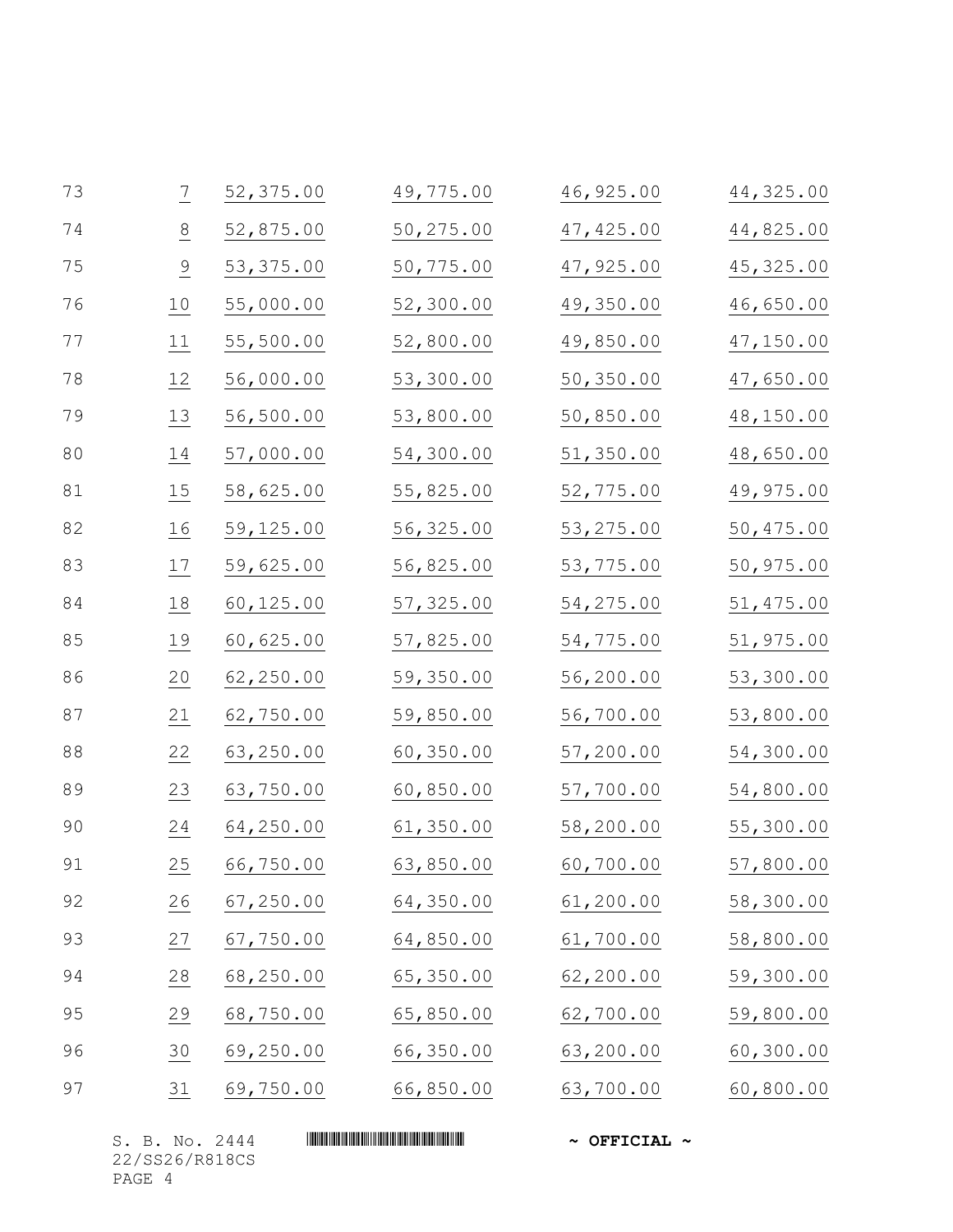32 70,250.00 67,350.00 64,200.00 61,300.00 33 70,750.00 67,850.00 64,700.00 61,800.00 34 71,250.00 68,350.00 65,200.00 62,300.00 101 35

102 & above 71,750.00 68,850.00 65,700.00 62,800.00

 It is the intent of the Legislature that any state funds made available for salaries of licensed personnel in excess of the funds paid for such salaries for the 1986-1987 school year shall be paid to licensed personnel pursuant to a personnel appraisal and compensation system implemented by the State Board of Education. The State Board of Education shall have the authority to adopt and amend rules and regulations as are necessary to establish, administer and maintain the system.

 All teachers employed on a full-time basis shall be paid a minimum salary in accordance with the above scale. However, no school district shall receive any funds under this section for any school year during which the local supplement paid to any individual teacher shall have been reduced to a sum less than that paid to that individual teacher for performing the same duties from local supplement during the immediately preceding school year. The amount actually spent for the purposes of group health and/or life insurance shall be considered as a part of the aggregate amount of local supplement but shall not be considered a part of the amount of individual local supplement.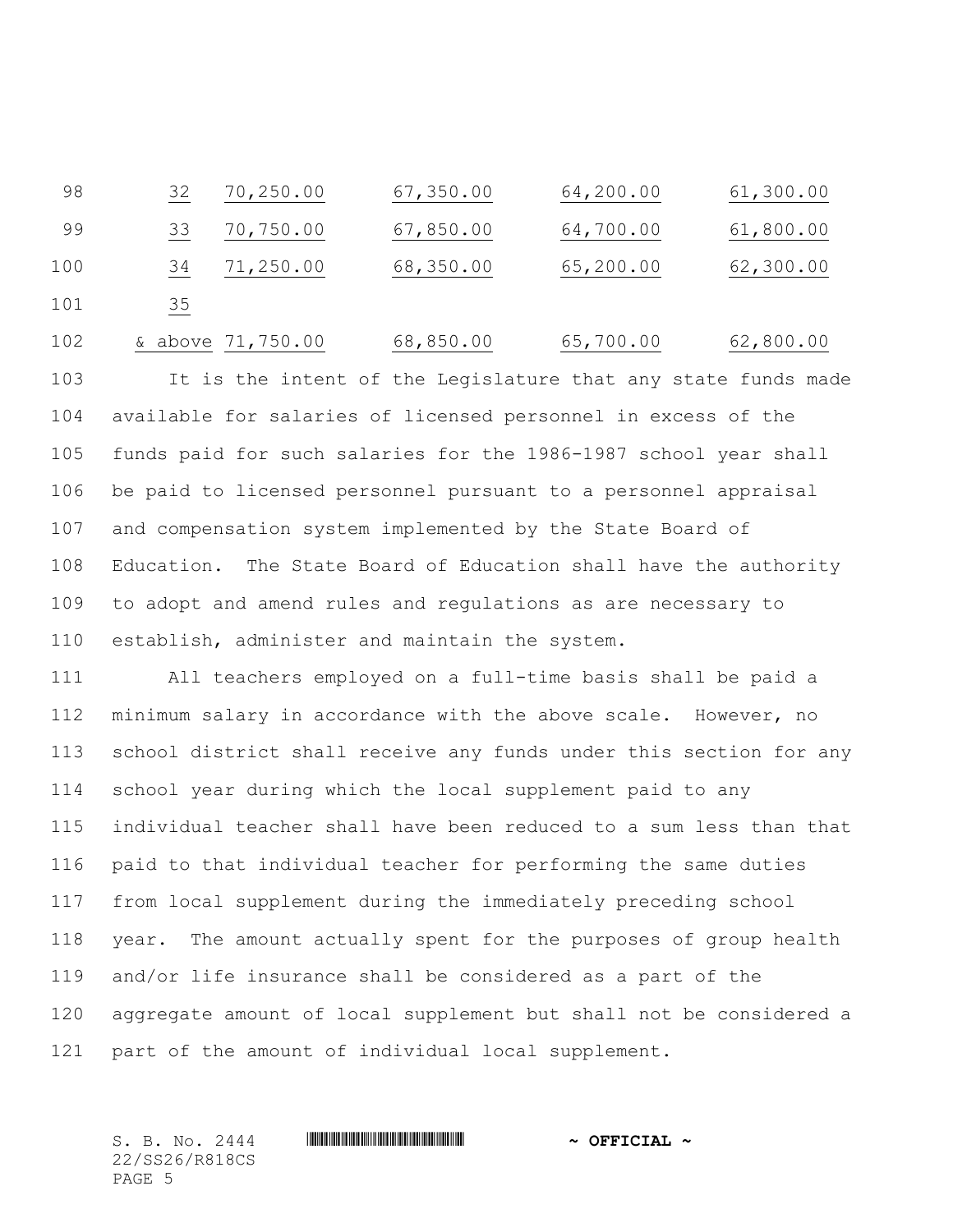The level of professional training of each teacher to be used in establishing the salary allotment for the teachers for each year shall be determined by the type of valid teacher's license issued to those teachers on or before October 1 of the current school year. **\* \* \*** However, **\* \* \*** school districts are authorized, in their discretion, to negotiate the salary levels applicable to **\* \* \*** licensed employees who are receiving retirement benefits from the retirement system of another state, and the annual experience increment provided above in Section 37-19-7 shall not be applicable to any such retired certificated employee.

 (2) (a) The following employees shall receive an annual salary supplement in the amount of Six Thousand Dollars (\$6,000.00), plus fringe benefits, in addition to any other compensation to which the employee may be entitled:

 (i) Any licensed teacher who has met the requirements and acquired a Master Teacher certificate from the National Board for Professional Teaching Standards and who is employed by a local school board or the State Board of Education as a teacher and not as an administrator. Such teacher shall submit documentation to the State Department of Education that the certificate was received prior to October 15 in order to be eligible for the full salary supplement in the current school year, or the teacher shall submit such documentation to the State Department of Education prior to February 15 in order to be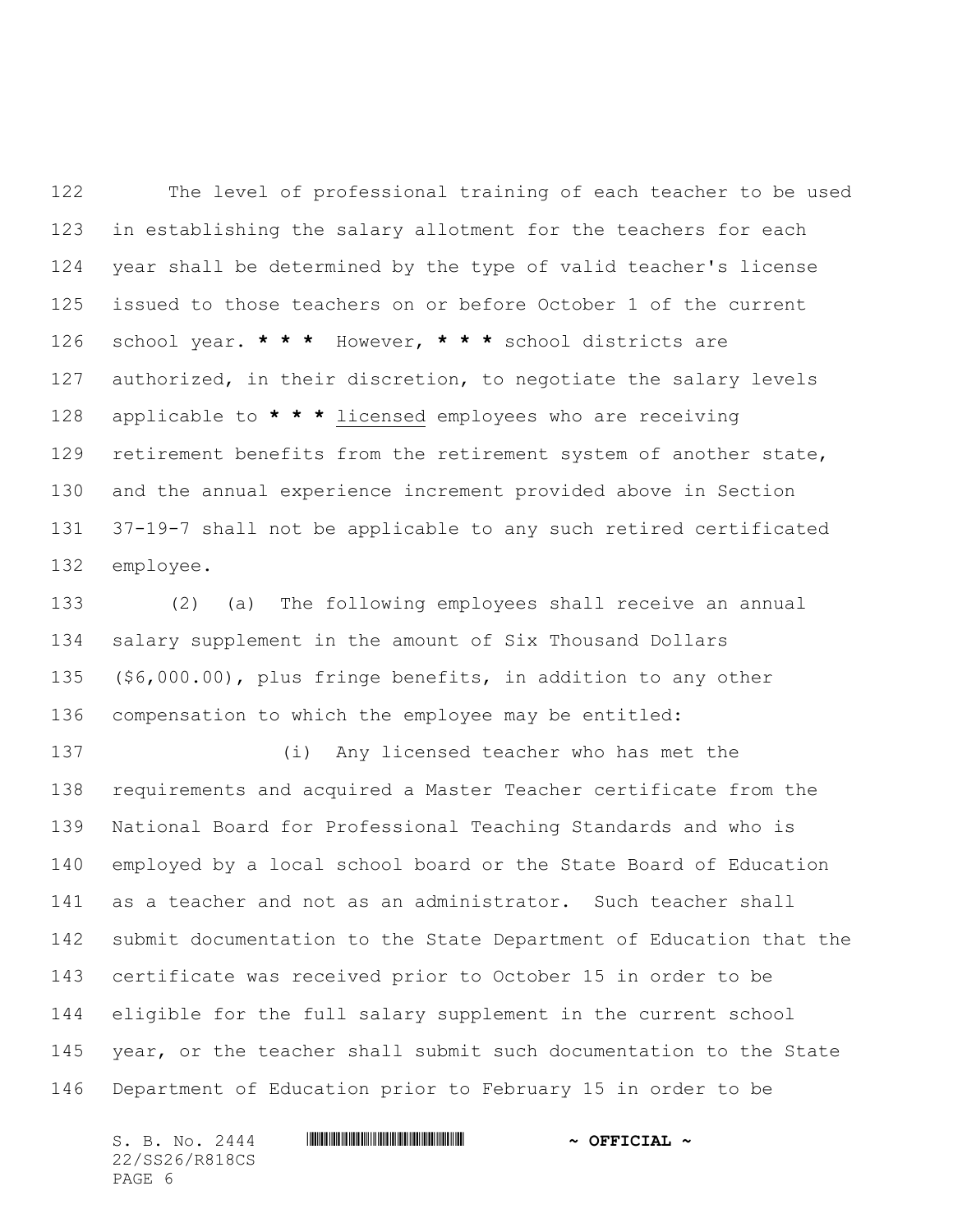eligible for a prorated salary supplement beginning with the second term of the school year.

 (ii) A licensed nurse who has met the requirements and acquired a certificate from the National Board for Certification of School Nurses, Inc., and who is employed by a local school board or the State Board of Education as a school nurse and not as an administrator. The licensed school nurse shall submit documentation to the State Department of Education that the certificate was received before October 15 in order to be eligible for the full salary supplement in the current school year, or the licensed school nurse shall submit the documentation to the State Department of Education before February 15 in order to be eligible for a prorated salary supplement beginning with the second term of the school year. **\* \* \***

 (iii) Any licensed school counselor who has met the requirements and acquired a National Certified School Counselor (NCSC) endorsement from the National Board of Certified Counselors and who is employed by a local school board or the State Board of Education as a counselor and not as an administrator. Such licensed school counselor shall submit documentation to the State Department of Education that the endorsement was received prior to October 15 in order to be eligible for the full salary supplement in the current school year, or the licensed school counselor shall submit such documentation to the State Department of Education prior to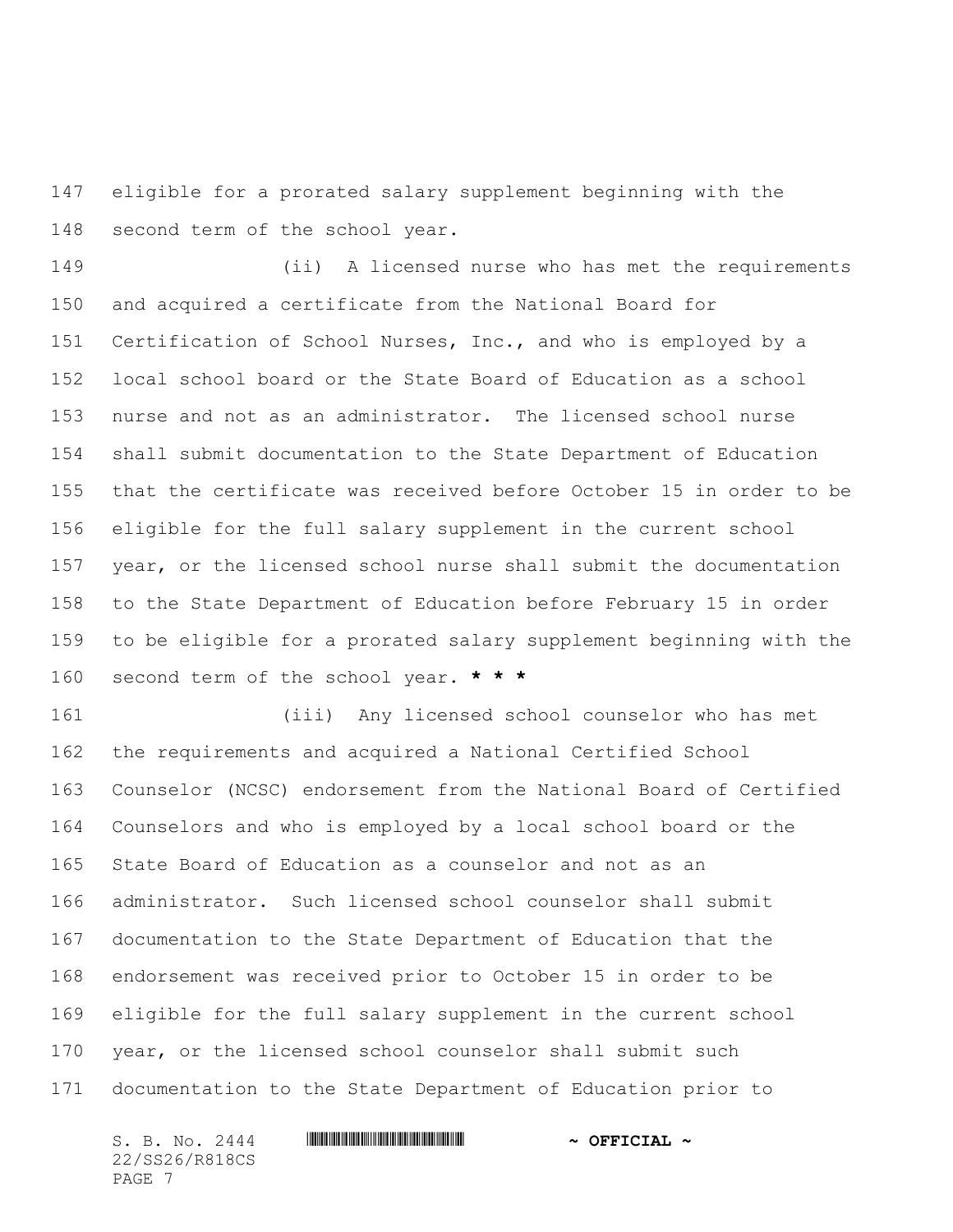February 15 in order to be eligible for a prorated salary supplement beginning with the second term of the school year. However, any school counselor who started the National Board for Professional Teaching Standards process for school counselors between June 1, 2003, and June 30, 2004, and completes the requirements and acquires the Master Teacher certificate shall be 178 entitled to the master teacher supplement, and those counselors who complete the process shall be entitled to a one-time reimbursement for the actual cost of the process as outlined in paragraph (b) of this subsection.

 (iv) Any licensed speech-language pathologist and audiologist who has met the requirements and acquired a Certificate of Clinical Competence from the American Speech-Language-Hearing Association and any certified academic language therapist (CALT) who has met the certification requirements of the Academic Language Therapy Association and who is employed by a local school board or is employed by a state agency under the State Personnel Board. The licensed speech-language pathologist and audiologist and certified academic language therapist shall submit documentation to the State Department of Education that the certificate or endorsement was received before October 15 in order to be eligible for the full salary supplement in the current school year, or the licensed speech-language pathologist and audiologist and certified academic language therapist shall submit the documentation to the State

22/SS26/R818CS PAGE 8

## S. B. No. 2444 \*SS26/R818CS\* **~ OFFICIAL ~**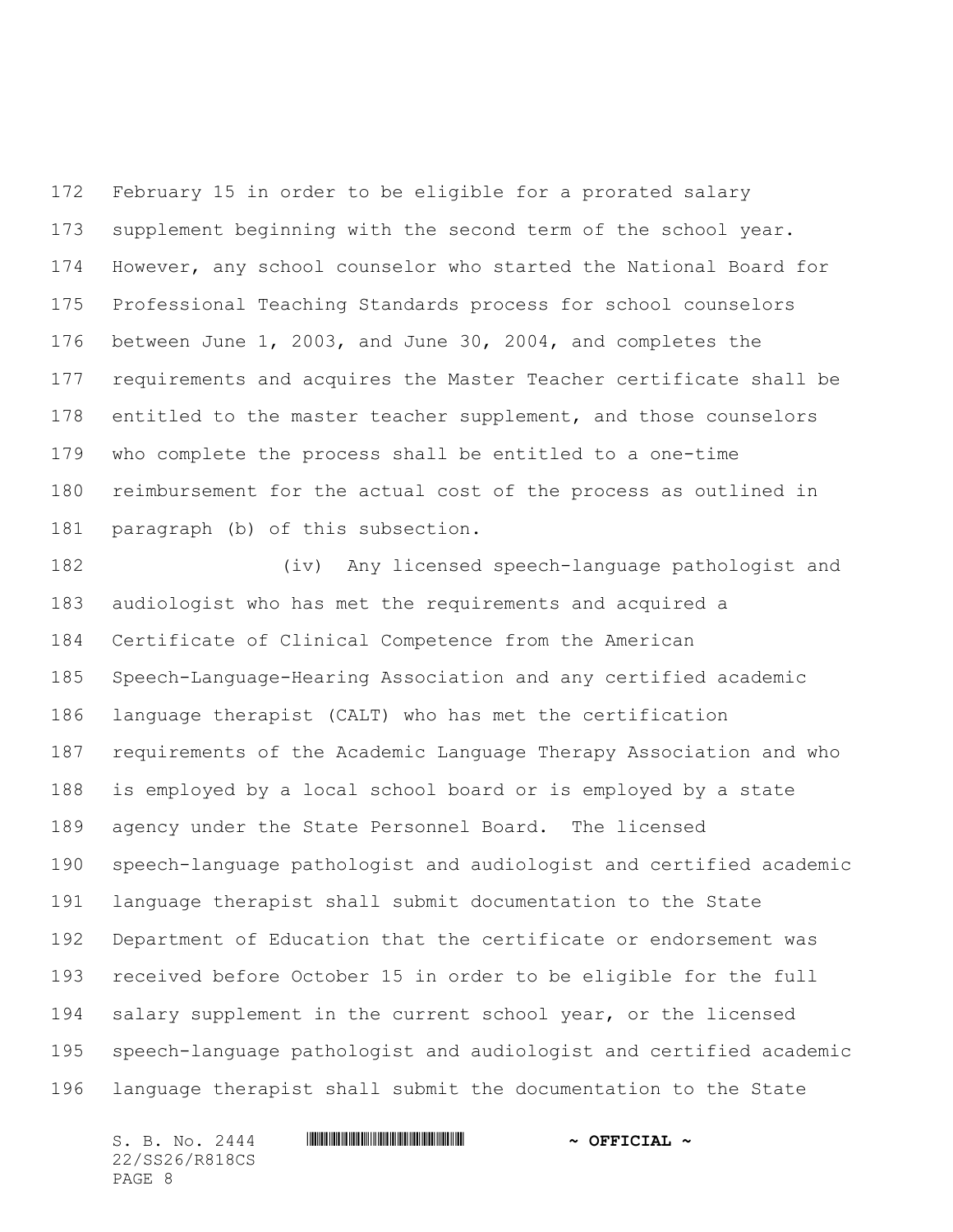Department of Education before February 15 in order to be eligible for a prorated salary supplement beginning with the second term of the school year. **\* \* \***

 (v) Any licensed athletic trainer who has met the requirements and acquired Board Certification for the Athletic Trainer from the Board of Certification, Inc., and who is employed by a local school board or the State Board of Education as an athletic trainer and not as an administrator. The licensed athletic trainer shall submit documentation to the State Department of Education that the certificate was received before October 15 in order to be eligible for the full salary supplement in the current school year, or the licensed athletic trainer shall submit the documentation to the State Department of Education before February 15 in order to be eligible for a prorated salary supplement beginning with the second term of the school year. The total number of licensed athletic trainers eligible for a salary supplement under this subparagraph (v) may not exceed twenty (20). (b) An employee shall be reimbursed for the actual cost of completing each component of acquiring the certificate or endorsement, excluding any costs incurred for postgraduate courses, not to exceed Five Hundred Dollars (\$500.00) for each component, not to exceed four (4) components, for a teacher, school counselor or speech-language pathologist and audiologist, regardless of whether or not the process resulted in the award of the certificate or endorsement. A local school district or any

22/SS26/R818CS PAGE 9

S. B. No. 2444 \*SS26/R818CS\* **~ OFFICIAL ~**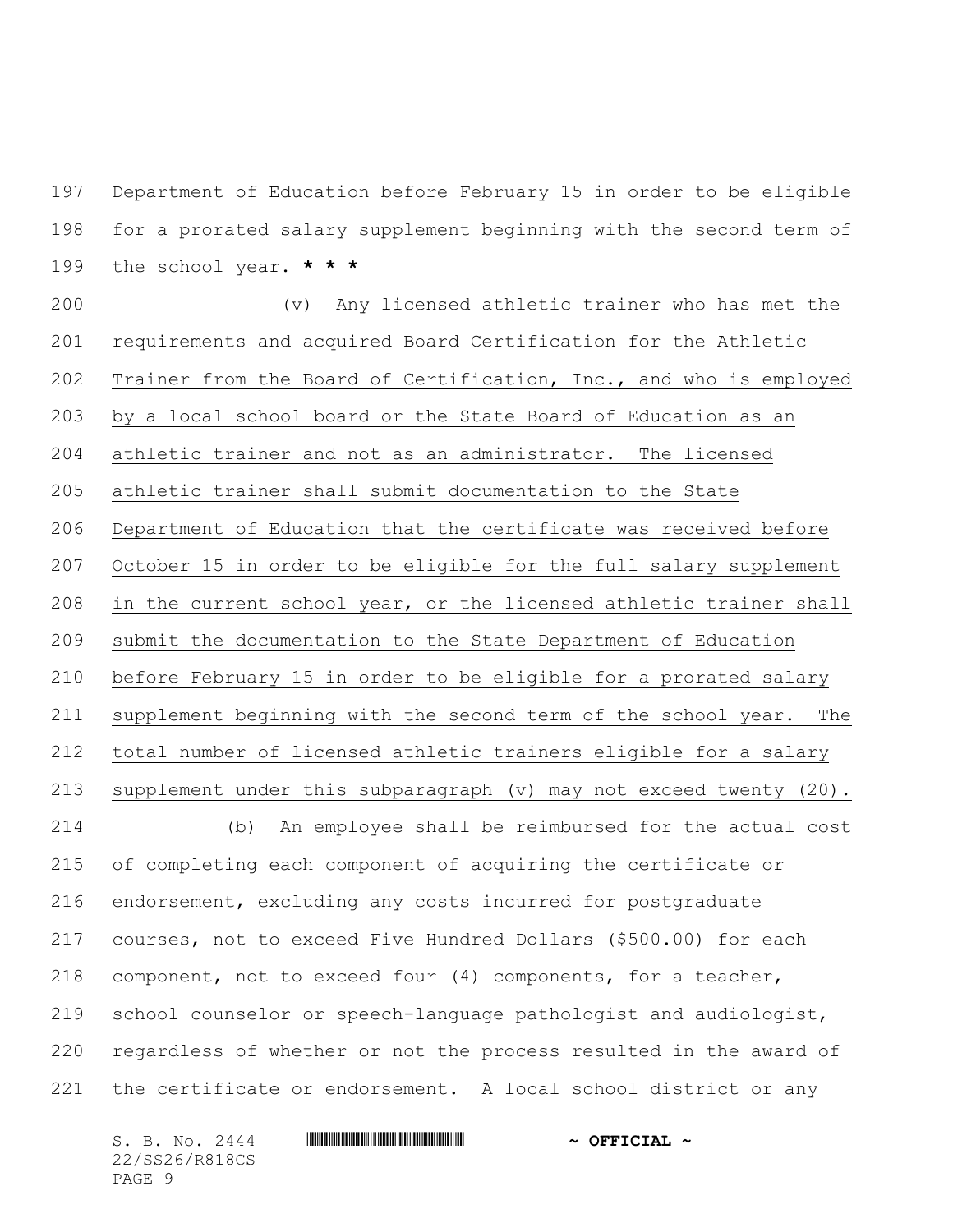private individual or entity may pay the cost of completing the process of acquiring the certificate or endorsement for any employee of the school district described under paragraph (a), and the State Department of Education shall reimburse the school district for such cost, regardless of whether or not the process resulted in the award of the certificate or endorsement. If a private individual or entity has paid the cost of completing the process of acquiring the certificate or endorsement for an employee, the local school district may agree to directly reimburse the individual or entity for such cost on behalf of the employee.

 (c) All salary supplements, fringe benefits and process reimbursement authorized under this subsection shall be paid directly by the State Department of Education to the local school district and shall be in addition to its **\* \* \*** adequate education program allotments and not a part thereof in accordance with regulations promulgated by the State Board of Education. Local school districts shall not reduce the local supplement paid to any employee receiving such salary supplement, and the employee shall receive any local supplement to which employees with similar 242 training and experience otherwise are entitled. However, an educational employee shall receive the salary supplement in the amount of Six Thousand Dollars (\$6,000.00) for only one (1) of the qualifying certifications authorized under paragraph (a) of this subsection. No school district shall provide more than one (1)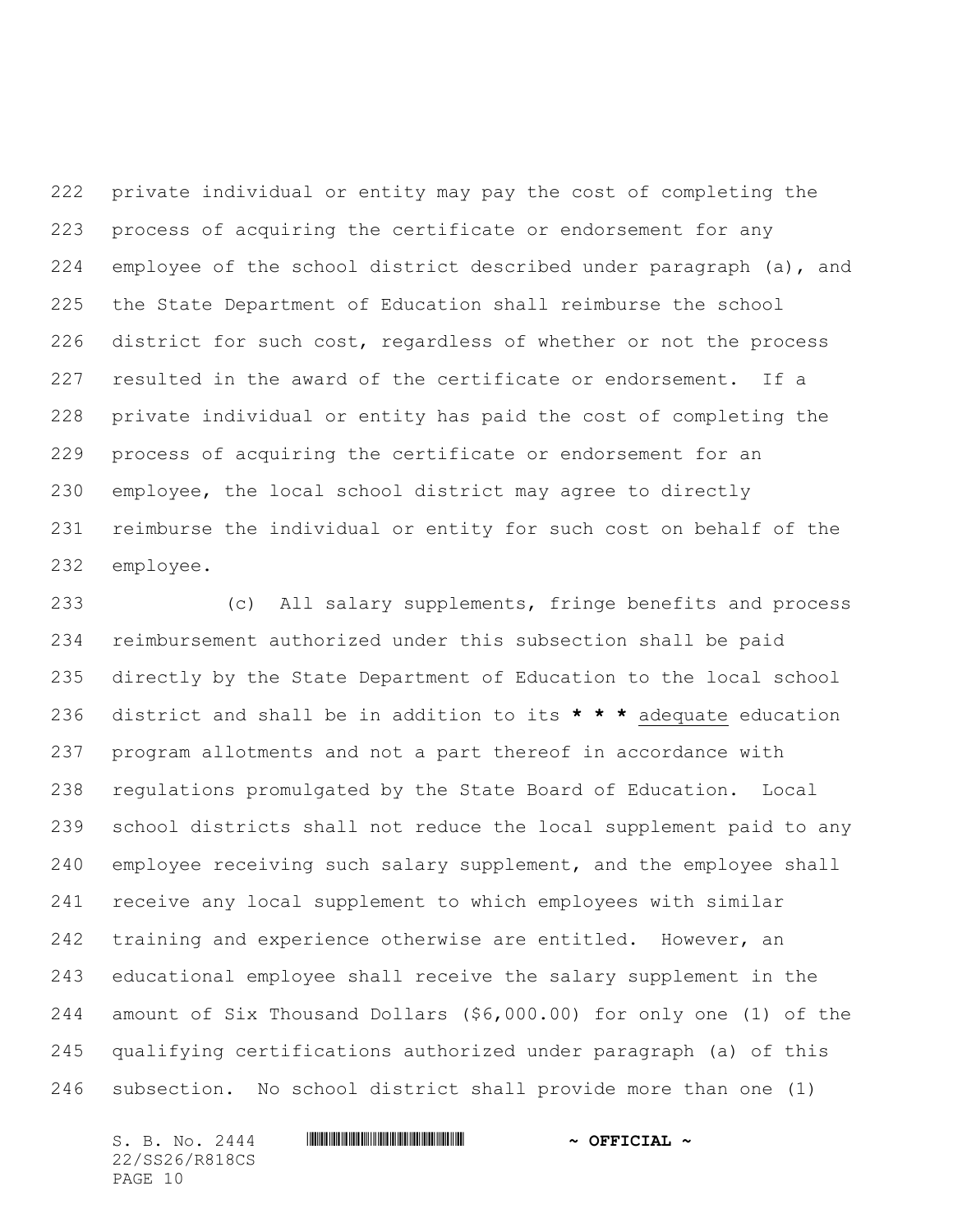annual salary supplement under the provisions of this subsection to any one (1) individual employee holding multiple qualifying national certifications.

 (d) If an employee for whom such cost has been paid, in full or in part, by a local school district or private individual or entity fails to complete the certification or endorsement process, the employee shall be liable to the school district or individual or entity for all amounts paid by the school district or individual or entity on behalf of that employee toward his or her certificate or endorsement.

 (3) The following employees shall receive an annual salary supplement in the amount of Four Thousand Dollars (\$4,000.00), plus fringe benefits, in addition to any other compensation to which the employee may be entitled:

 Effective July 1, 2016, if funds are available for that purpose, any licensed teacher who has met the requirements and acquired a Master Teacher Certificate from the National Board for Professional Teaching Standards and who is employed in a public school district located in one (1) of the following counties: Claiborne, Adams, Jefferson, Wilkinson, Amite, Bolivar, Coahoma, Leflore, Quitman, Sharkey, Issaquena, Sunflower, Washington, Holmes, Yazoo and Tallahatchie. The salary supplement awarded under the provisions of this subsection (3) shall be in addition to the salary supplement awarded under the provisions of subsection (2) of this section.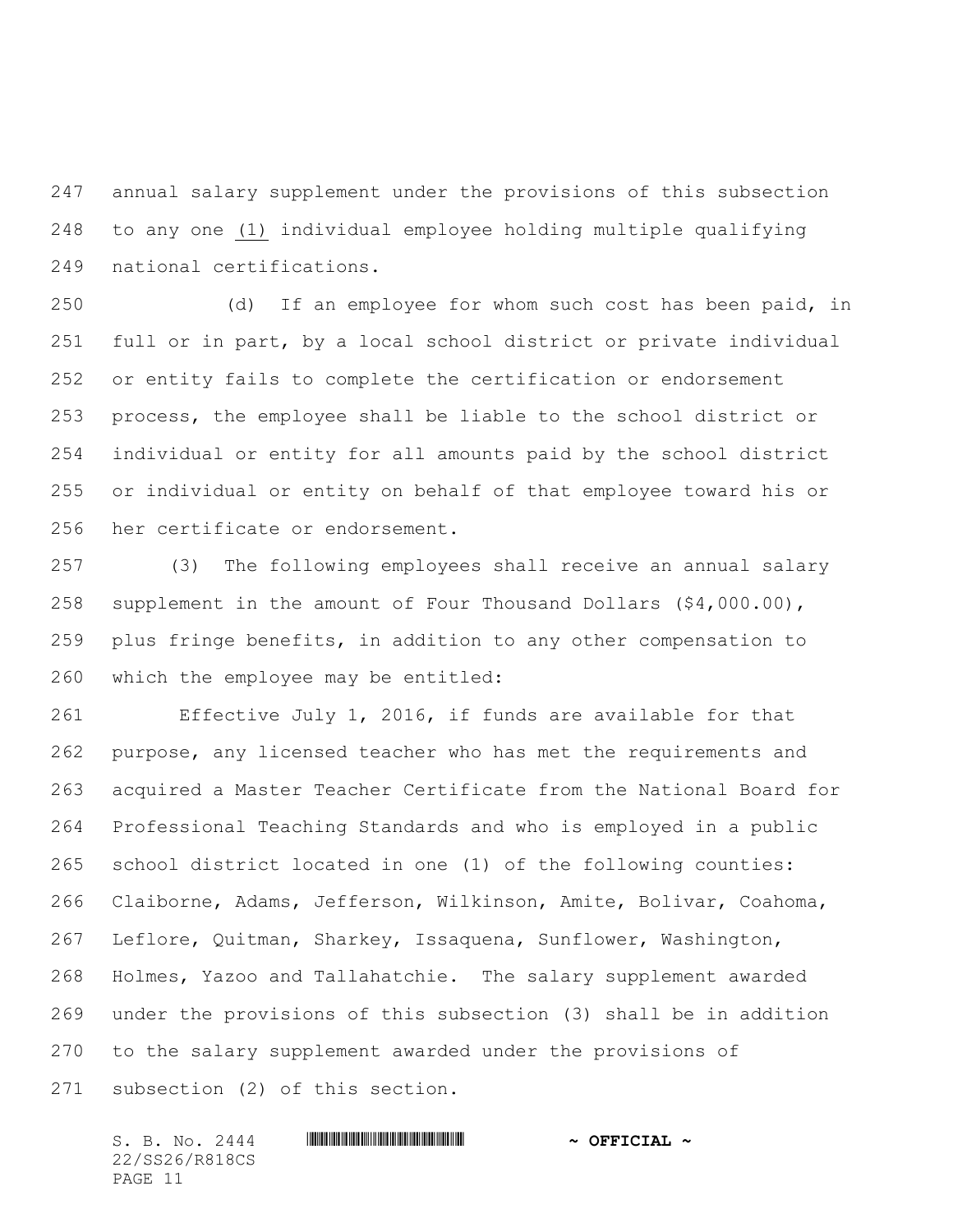Teachers who meet the qualifications for a salary supplement under this subsection (3) who are assigned for less than one (1) full year or less than full time for the school year shall receive the salary supplement in a prorated manner, with the portion of the teacher's assignment to the critical geographic area to be determined as of June 15th of the school year.

 (4) (a) This section shall be known and may be cited as the "Mississippi Performance-Based Pay (MPBP)" plan. In addition to the minimum base pay described in this section, only after full funding of MAEP and if funds are available for that purpose, the State of Mississippi may provide monies from state funds to school districts for the purposes of rewarding **\* \* \*** licensed teachers, administrators and nonlicensed personnel at individual schools showing improvement in student test scores. The MPBP plan shall be developed by the State Department of Education based on the following criteria:

 (i) It is the express intent of this legislation that the MPBP plan shall utilize only existing standards of accreditation and assessment as established by the State Board of Education.

 (ii) To ensure that all of Mississippi's teachers, administrators and nonlicensed personnel at all schools have equal access to the monies set aside in this section, the MPBP program shall be designed to calculate each school's performance as determined by the school's increase in scores from the prior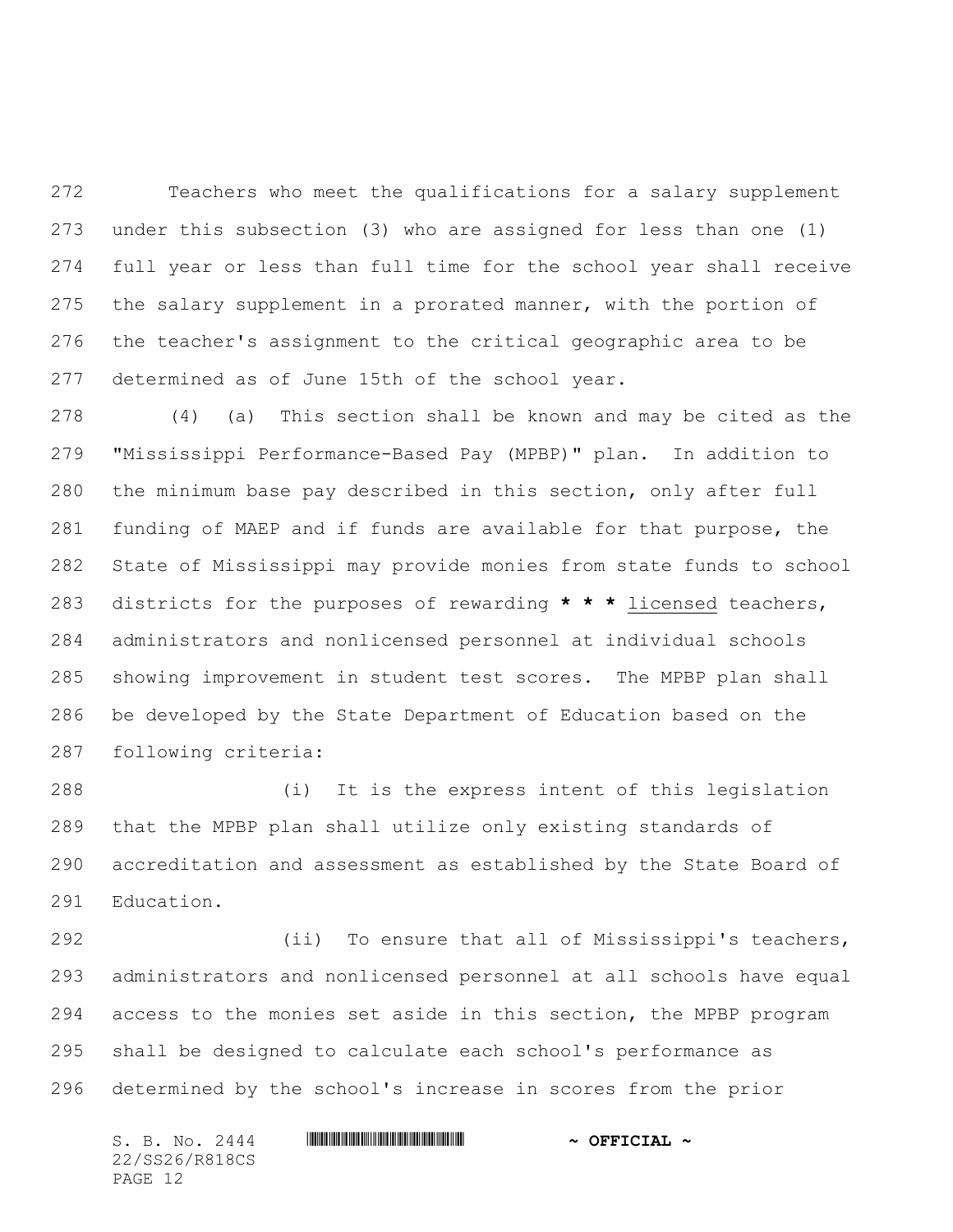school year. The MPBP program shall be based on a standardized scores rating where all levels of schools can be judged in a statistically fair and reasonable way upon implementation. At the end of each year, after all student achievement scores have been standardized, the State Department of Education shall implement the MPBP plan.

 (iii) To ensure all teachers cooperate in the spirit of teamwork, individual schools shall submit a plan to the local school district to be approved before the beginning of each school year beginning July 1, 2008. The plan shall include, but not be limited to, how all teachers, regardless of subject area, and administrators will be responsible for improving student achievement for their individual school.

 (b) The State Board of Education shall develop the processes and procedures for designating schools eligible to participate in the MPBP. State assessment results, growth in student achievement at individual schools and other measures deemed appropriate in designating successful student achievement shall be used in establishing MPBP criteria. **\* \* \***

 (5) (a) **\* \* \*** If funds are available for that purpose, each school in Mississippi shall have mentor teachers, as defined by Sections 37-9-201 through 37-9-213, who shall receive additional base compensation provided for by the State Legislature in the amount of One Thousand Dollars (\$1,000.00) per each beginning teacher that is being mentored. The additional state compensation